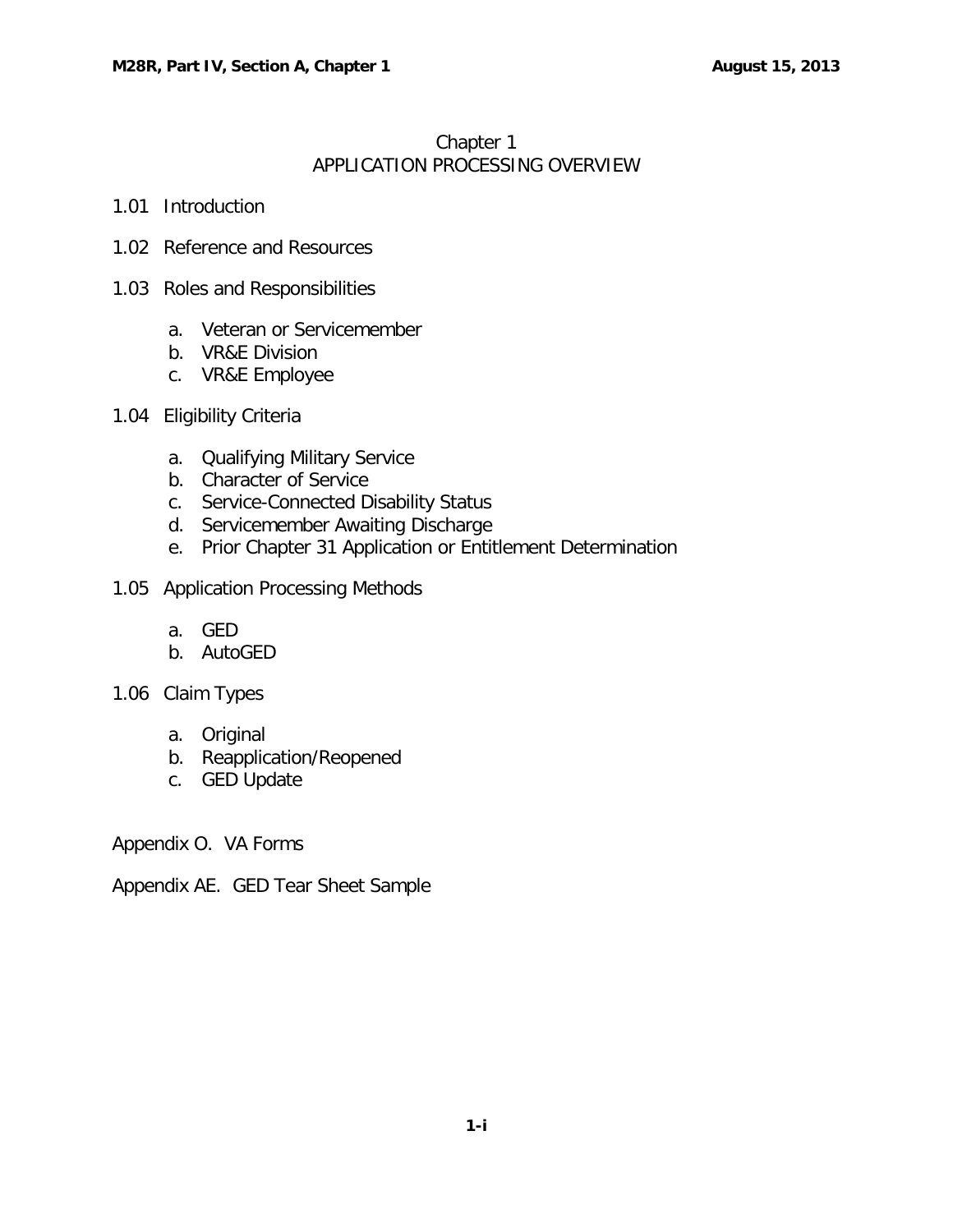## Chapter 1 APPLICATION PROCESSING OVERVIEW

## <span id="page-1-0"></span>1.01 Introduction

This chapter is an overview of how the Department of Veteran Affairs (VA) Vocational Rehabilitation and Employment (VR&E) Division processes applications from Veterans seeking Chapter 31 services. It covers roles and responsibilities, establishment of eligibility, types of claims and the methods used to process a claim. Although a program specialist may be the primary person processing an application, each staff member should have a vested interest in how the application process works. It is ultimately the Vocational Rehabilitation Counselor's (VRC's) responsibility to ensure the accuracy of available benefits and the type and duration of services rendered. Statutory and regulatory references are provided throughout this chapter.

<span id="page-1-1"></span>1.02 Reference and Resources

| Law:           | 38 United States Code (U.S.C.) Chapter 11                                   |
|----------------|-----------------------------------------------------------------------------|
| Regulation:    | 38 Code of Federal Regulations (CFR) 3.7                                    |
| VA Form (VAF): | VAF 28-1900, Disabled Veterans Application for Vocational<br>Rehabilitation |
| Website:       | www.ebenefits.va.gov                                                        |

- <span id="page-1-3"></span><span id="page-1-2"></span>1.03 Roles and Responsibilities
	- a. Veteran or Servicemember

Submits VAF 28-1900 Disabled Veterans Application for Vocational Rehabilitation (see Appendix O, VA Forms) either by:

- 1. Mailing it to his/her closest Regional Office (RO).
- 2. Submitting it electronically on eBenefits through Veterans On Line Application (VONAPP) at [www.ebenefits.va.gov](http://www.ebenefits.va.gov/)
- 3. Bringing the form into an RO for processing.
- <span id="page-1-4"></span>b. VR&E Division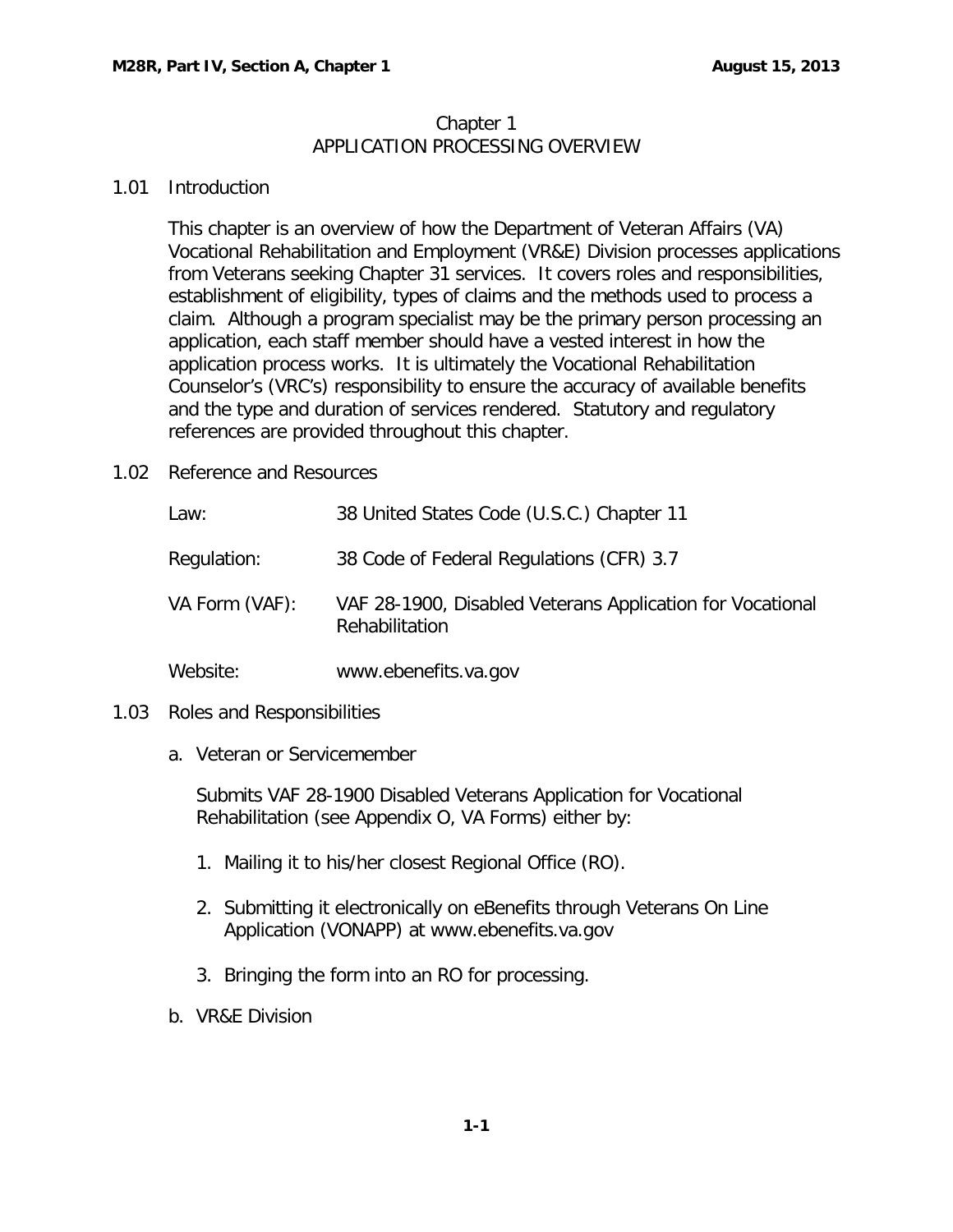- Ensures applications are processed, and basic eligibility and entitlement determinations are completed accurately and in a timely manner.
- Provides due process when the Veteran does not meet the basic eligibility or entitlement criteria.
- <span id="page-2-0"></span>c. VR&E Employee
	- Receives and processes formal claims and responds to informal claims (see M28R.IV.A.2 for more information on formal and informal claims).
	- Obtains disability rating information from the Veteran's claims folder and Share (a Microsoft Windows-based application which is utilized by the Regional Offices (RO) to access the Beneficiary Inquiry Records Locator System (BIRLS), Corporate Record, Pending Issue File (PIF), Payment History File (PHF), Corporate database, Social Security Administration, and COVERS records).
	- Obtains additional information from the Veteran, when necessary.
	- Verifies disability and memorandum ratings through Share.
	- Generates a Chapter 31 Generated Eligibility Determination (GED) printout using Benefits Delivery Network (BDN) (see Appendix AE, GED Tear Sheet Sample). For more information on GED and how to process an application, see M28R.IV.A.2.
	- Calculates the period of eligibility.
	- Takes into consideration deferrals and extensions; makes basic entitlement determinations as expeditiously as possible.
	- Creates the Counseling/Evaluation/Rehabilitation (CER) folder.
	- Disallows claims, when applicable.
	- Provides procedural and appellate rights to the Veteran, when applicable.
	- Enters data into and retrieves information from BDN and Corporate WINRS (CWINRS).
- <span id="page-2-1"></span>1.04 Eligibility Criteria

When a Veteran files an application for Chapter 31 benefits, VR&E performs a review of the Veteran's eligibility for the program. Before the claim is processed, VR&E needs to know: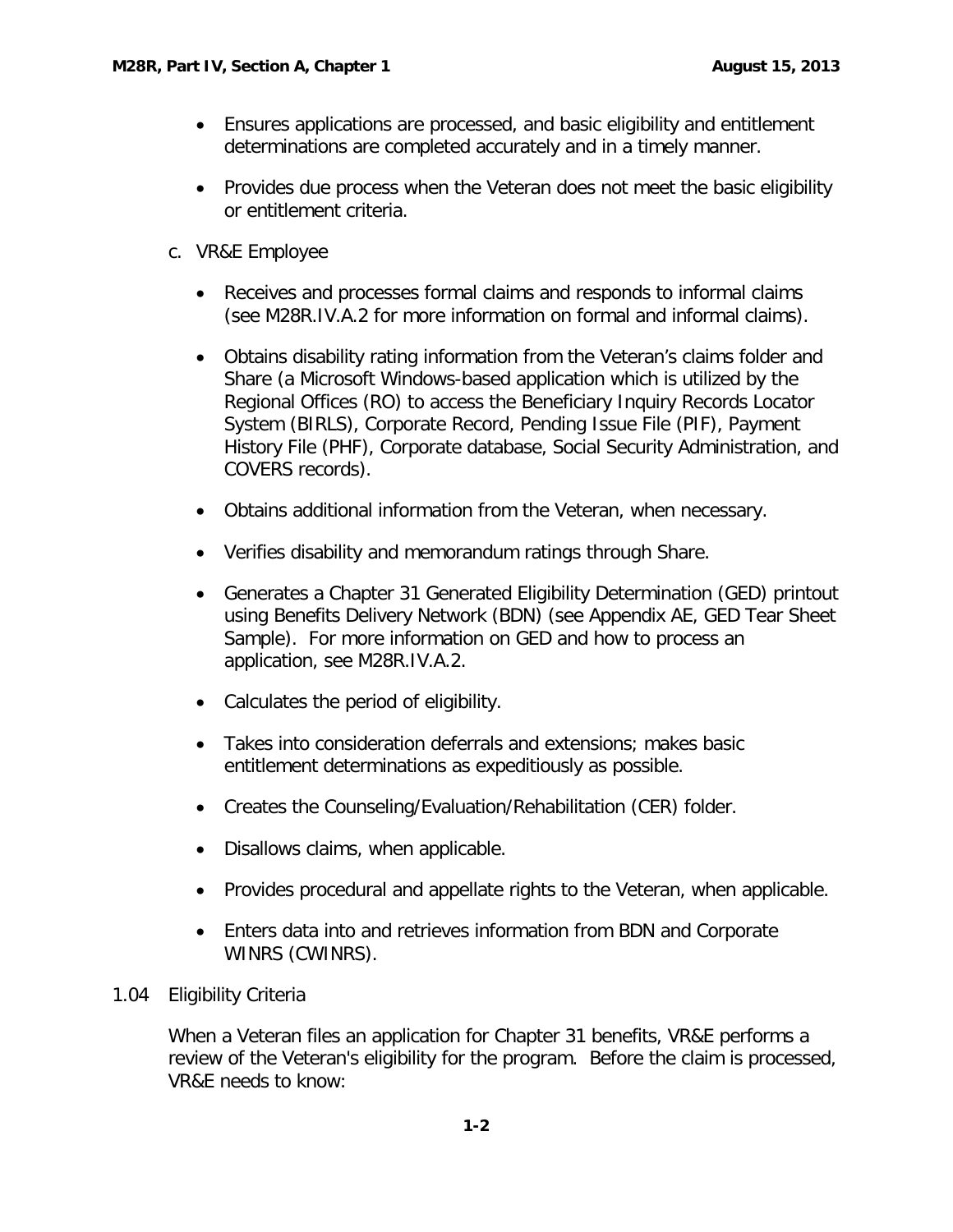<span id="page-3-0"></span>a. Qualifying Military Service

The claimant must have served on active duty in the Army, Navy, Air Force, Marine Corps, Coast Guard or other qualifying service specified in 38 CFR 3.7 on or after September 16, 1940.

- <span id="page-3-1"></span>b. Character of Service
	- 1. He/she must be a Servicemember hospitalized, pending release or discharge from active service.
	- 2. He/she must have been released or discharged unconditionally (having been eligible for complete separation) from active service under conditions other than dishonorable.
	- 3. He/she must have completed a period of obligated service under other than dishonorable conditions despite a subsequent unconditional discharge, which the VA considers to have been issued under dishonorable conditions.
- <span id="page-3-2"></span>c. Service-Connected Disability Status

A service-connected disability is a disability incurred or aggravated while a Servicemember is serving on active duty in the military for which he/she is monetarily compensated.

<span id="page-3-3"></span>d. Servicemember Awaiting Discharge

For a Servicemember hospitalized or recently hospitalized for a service-connected disability who is awaiting separation from service, the VA must determine that the disability is likely to be compensable under 38 U.S.C. Chapter 11. This includes any Servicemember hospitalized under the jurisdiction of a military service secretary in a military, VA or other nonmilitary hospital.

<span id="page-3-4"></span>e. Prior Chapter 31 Application or Entitlement Determination

Depending on the type of Generated Eligibility Determination (GED) processed, the program specialist will either create a new Chapter 31 Master Record in BDN or update an existing Chapter 31 Master Record.

<span id="page-3-6"></span><span id="page-3-5"></span>1.05 Application Processing Methods

There are two methods used to process an application:

a. GED

GED is the original claims process system that requires the use of BDN.